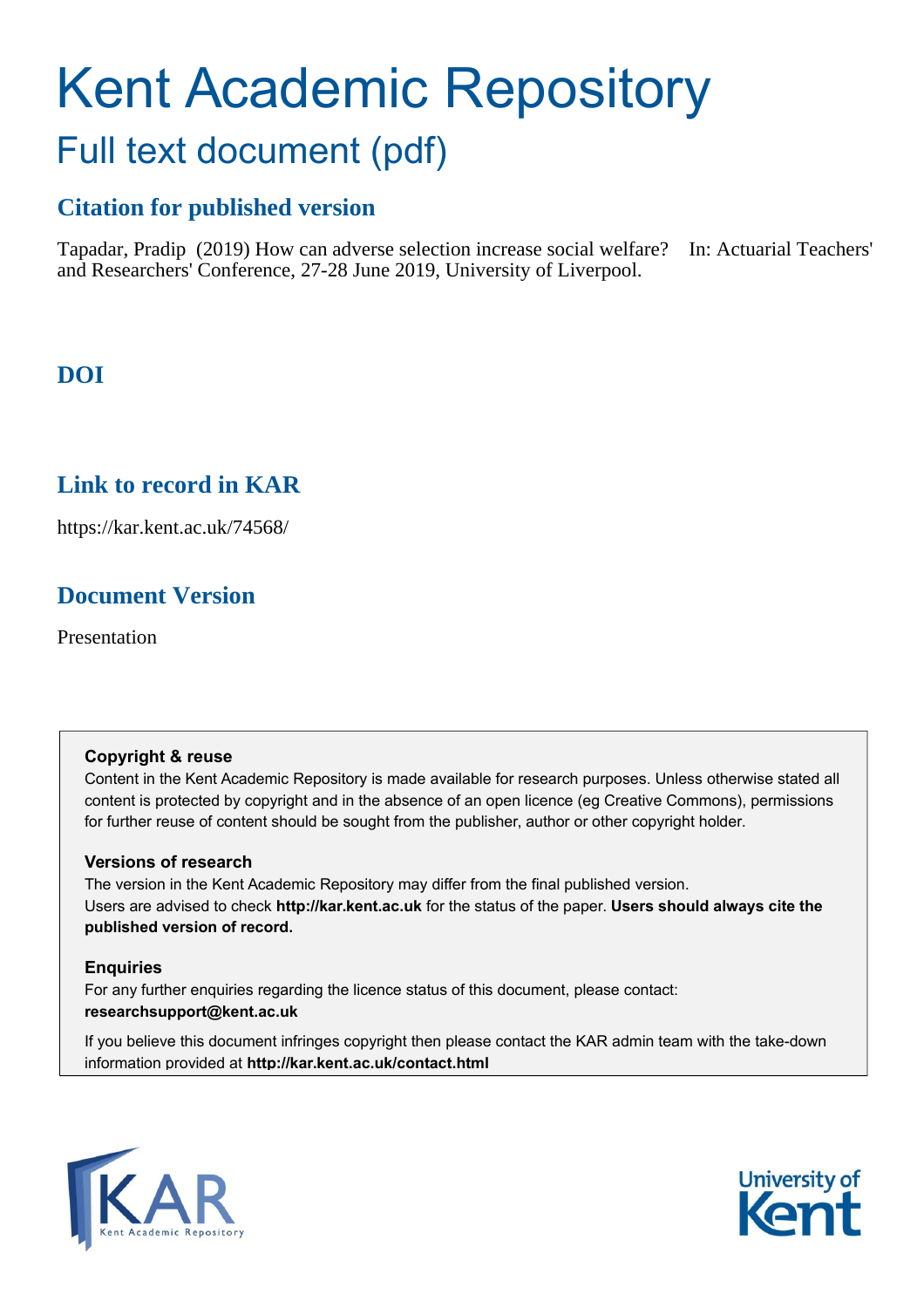## How Can Adverse Selection Increase Social Welfare?

#### Pradip Tapadar

University of Kent P.Tapadar@kent.ac.uk

Actuarial Teachers' and Researchers' Conference, June 2019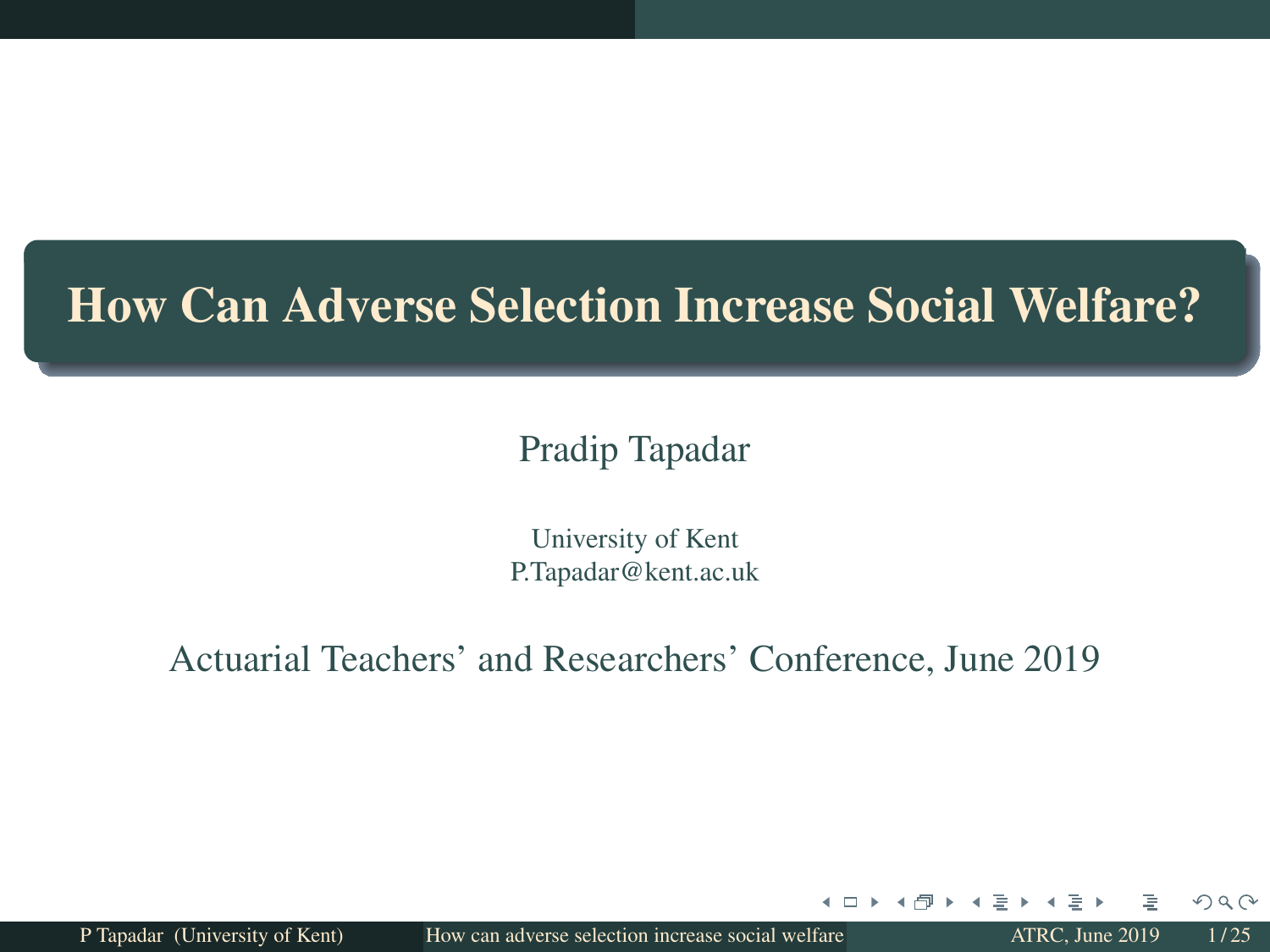# Background

#### Adverse selection:

Information asymmetry leading to raised pooled price of insurance and **lowering of demand** for insurance, usually portrayed as a bad outcome, both for insurers and for society.

 $\frac{1}{2}$  Economic vs actuarial adverse selection.

#### Adverse selection vs Moral hazard

- Moral hazard occurs when asymmetric information leads to a change in the behaviour of the policyholder after purchasing insurance.
- Adverse selection occurs when there is an information asymmetry prior to insurance purchase.

  $\downarrow$  Our focus here is on adverse selection.

Question: Policymakers often see merit in restricting insurance risk classification. How can we reconcile theory with practice?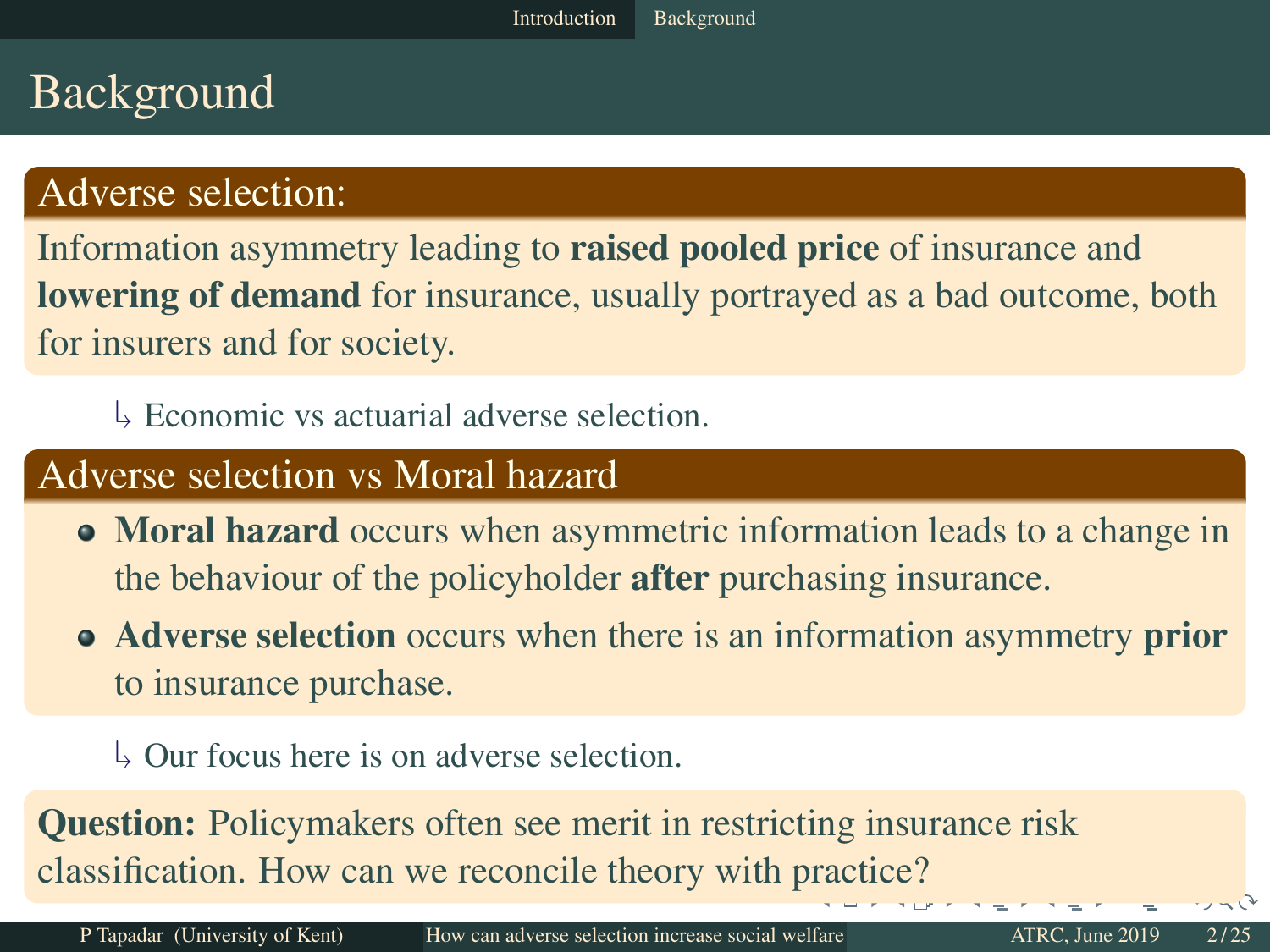## Motivation: Two risk-groups  $\mu_L = 0.01$  and  $\mu_H = 0.04$

Scenario 1: No adverse selection: Risk-differentiated premiums:  $\pi_L = 0.01$  and  $\pi_H = 0.04$ 



Scenario 2: Some adverse selection: Pooled premiums:  $\pi_L = \pi_H = 0.028$ 

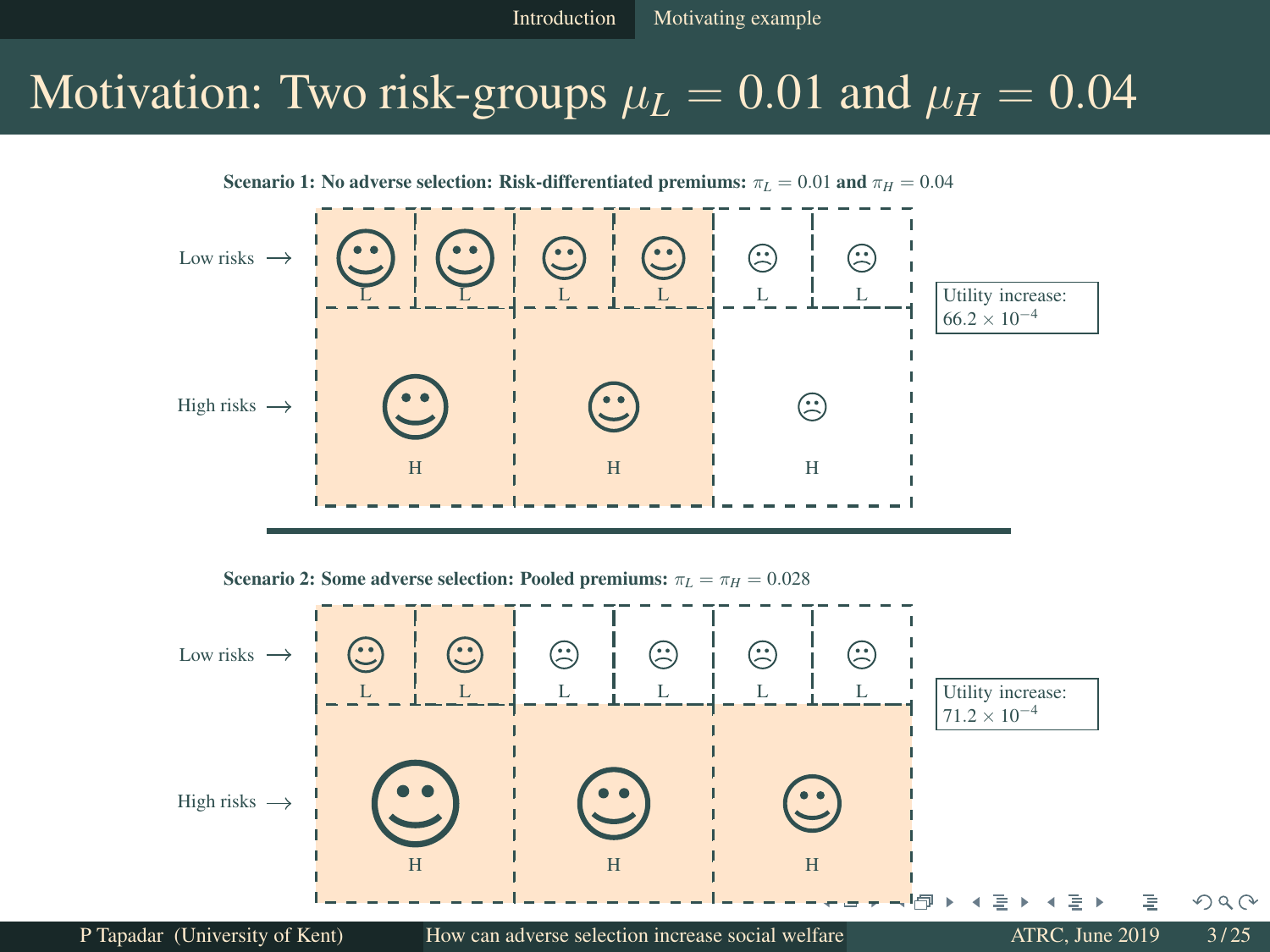## Contents

- Introduction  $\triangle$
- **•** Insurance demand
- Adverse selection
- Social welfare
- Loss coverage  $\bullet$
- **Conclusions**  $\bullet$

4 □ ▶

4. ∍  $QQ$ 

∍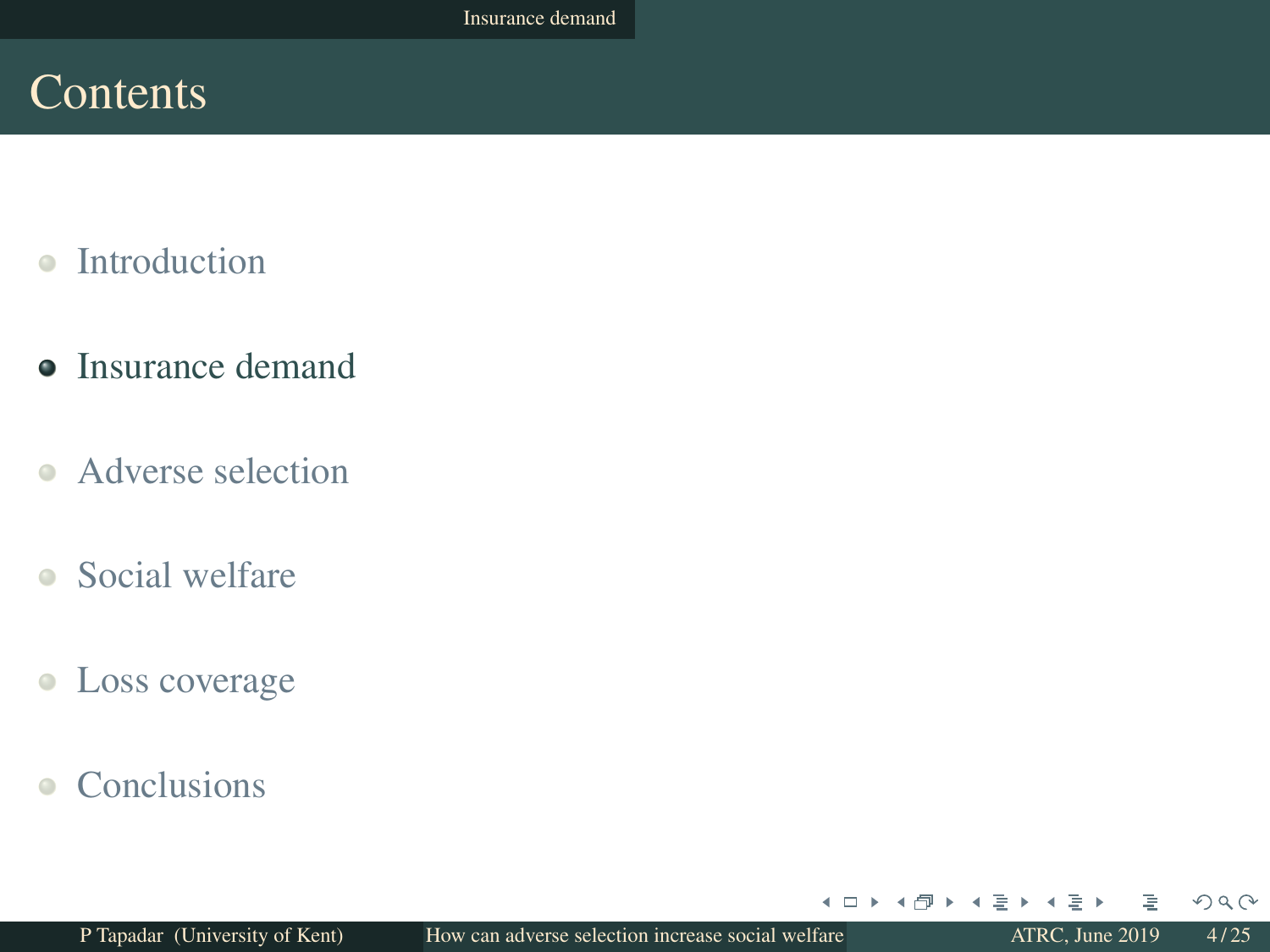## Why do people buy insurance?

#### Assumptions

#### Consider an individual with

- an initial wealth *W*,
- exposed to the risk of loss *L*,
- $\bullet$  with probability  $\mu$ ,
- utility of wealth  $U(w)$ , with  $U'(w) > 0$  and  $U''(w) < 0$ ,
- an opportunity to insure at premium rate  $\pi$ .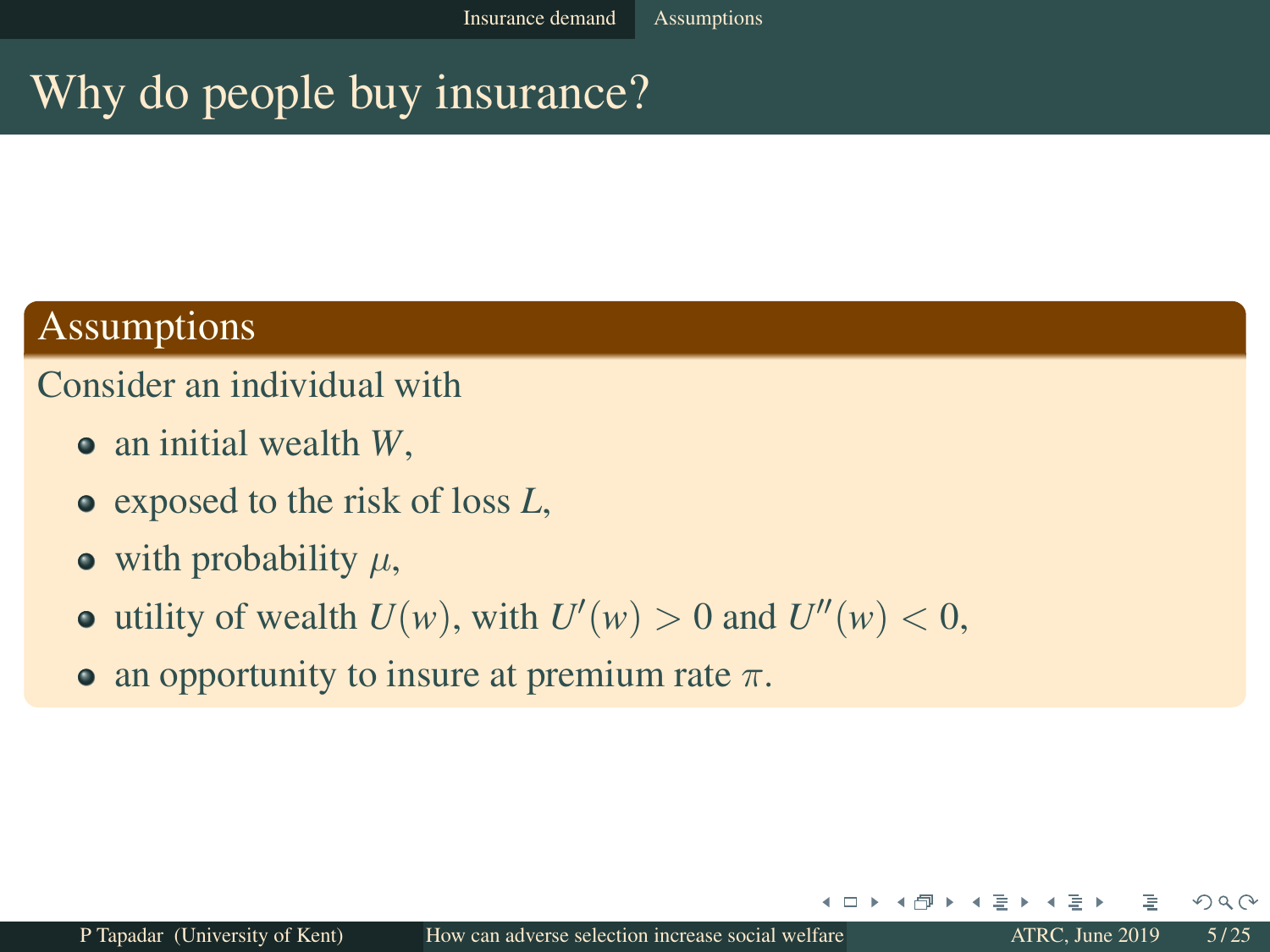∢ □

## Expected utility: With and without insurance



 $2Q$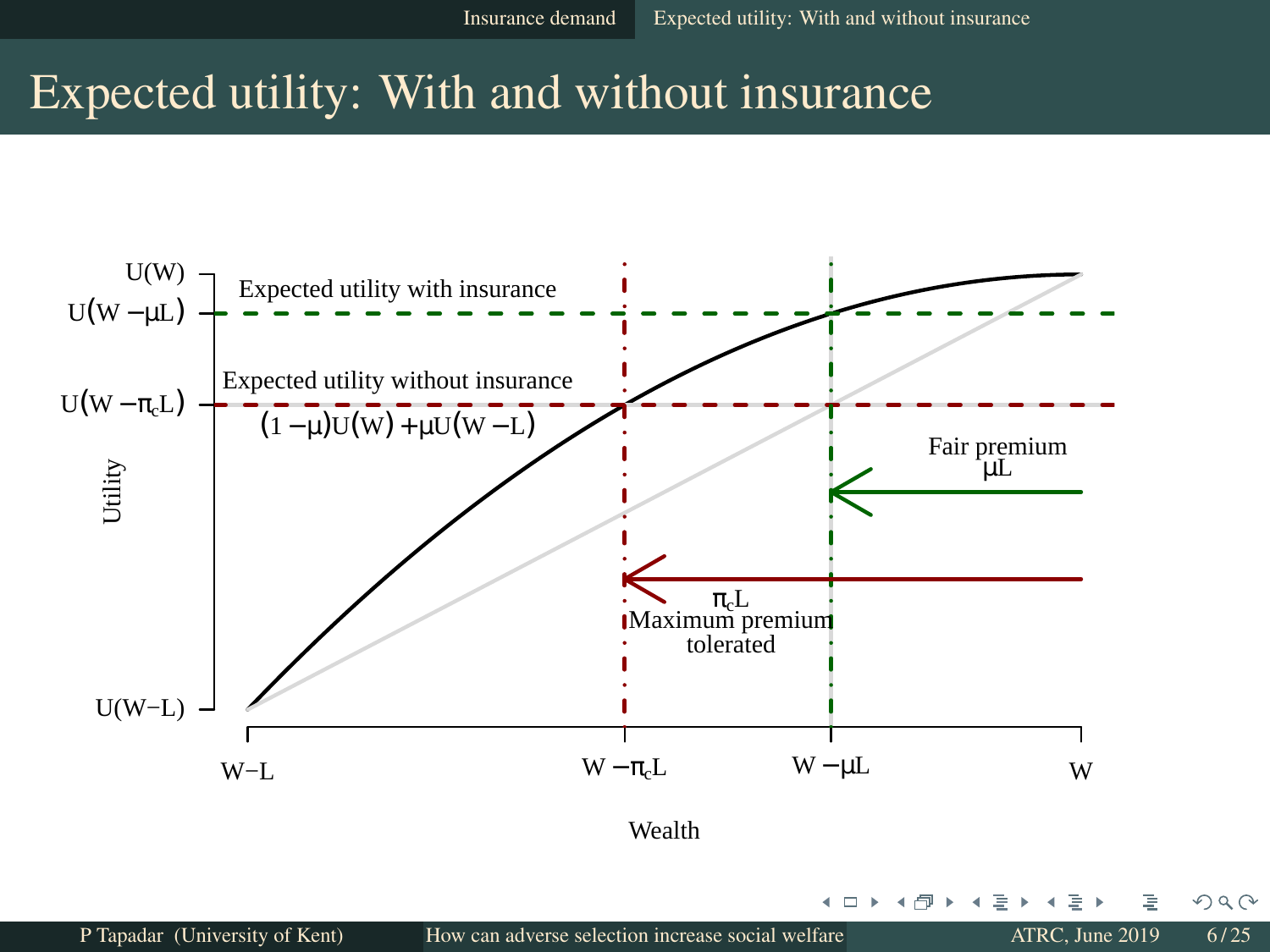# Modelling demand for insurance

#### Simplest model:

If everybody has exactly the same *W*, *L*,  $\mu$  and  $U(\cdot)$ , then:

- All will buy insurance if  $\pi < \pi_c$ .
- None will buy insurance if  $\pi > \pi_c$ .

**Reality:** Not all will buy insurance even at fair premium. **Why?** 

#### Heterogeneity:

- Even if individuals are **homogeneous** in terms of underlying risk,
- **•** they can still be **heterogeneous** in terms of **risk aversion**.

#### Source of Randomness:

An individual's utility function:  $U_{\gamma}(w)$ , where parameter  $\gamma$  is drawn from random variable  $\Gamma$  with distribution function  $F_{\Gamma}(\gamma)$ .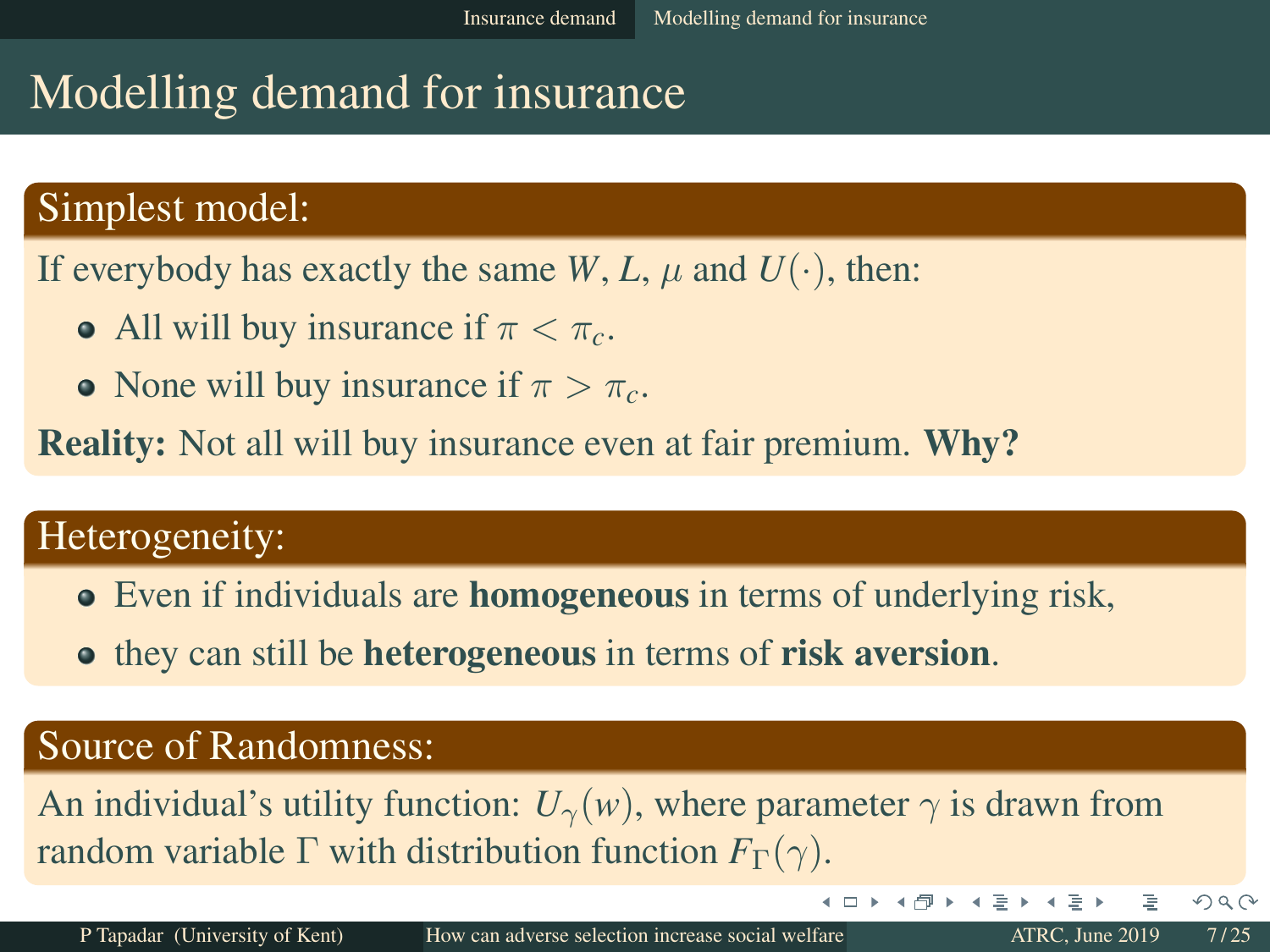## Insurance demand

#### Standardisation

As certainty equivalent is invariant to positive affine transformations, we assume  $U_{\gamma}(W) = 1$  and  $U_{\gamma}(W - L) = 0$  for all  $\gamma$ .

#### Condition for buying insurance:

Given a premium  $\pi$ , an individual will buy insurance if:

$$
\underline{U_{\gamma}(W-\pi L)} > (1-\mu) U_{\gamma}(W) + \mu U_{\gamma}(W-L) = (1-\mu).
$$

With insurance

**Example 2018** Without insurance

4 O F

#### Demand as a function of premium:

Given a premium  $\pi$ , insurance demand,  $d(\pi)$ , is:

$$
d(\pi) = P[U_{\Gamma}(W - \pi L) > 1 - \mu].
$$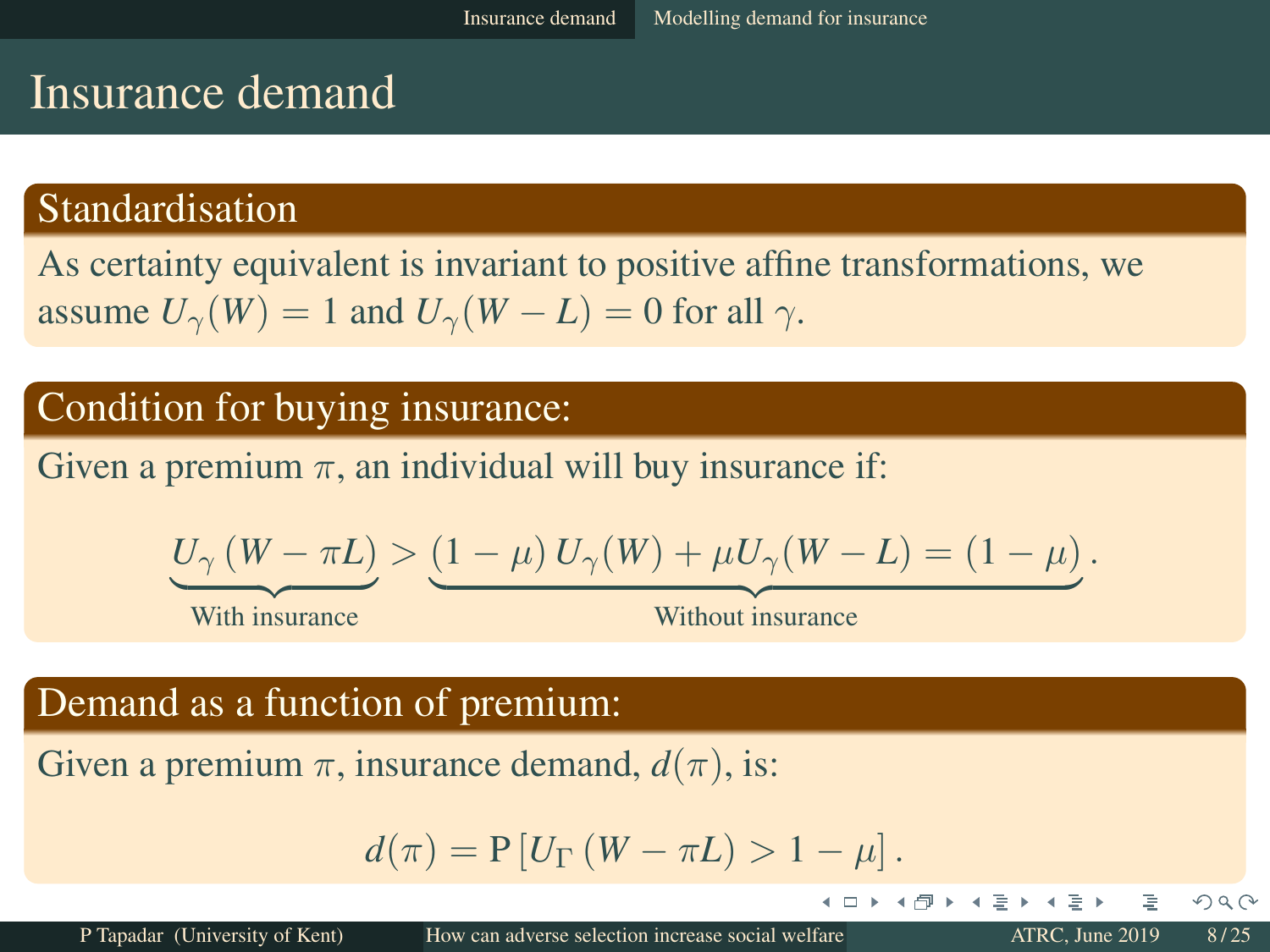## Insurance demand and heterogeneity in risk aversion

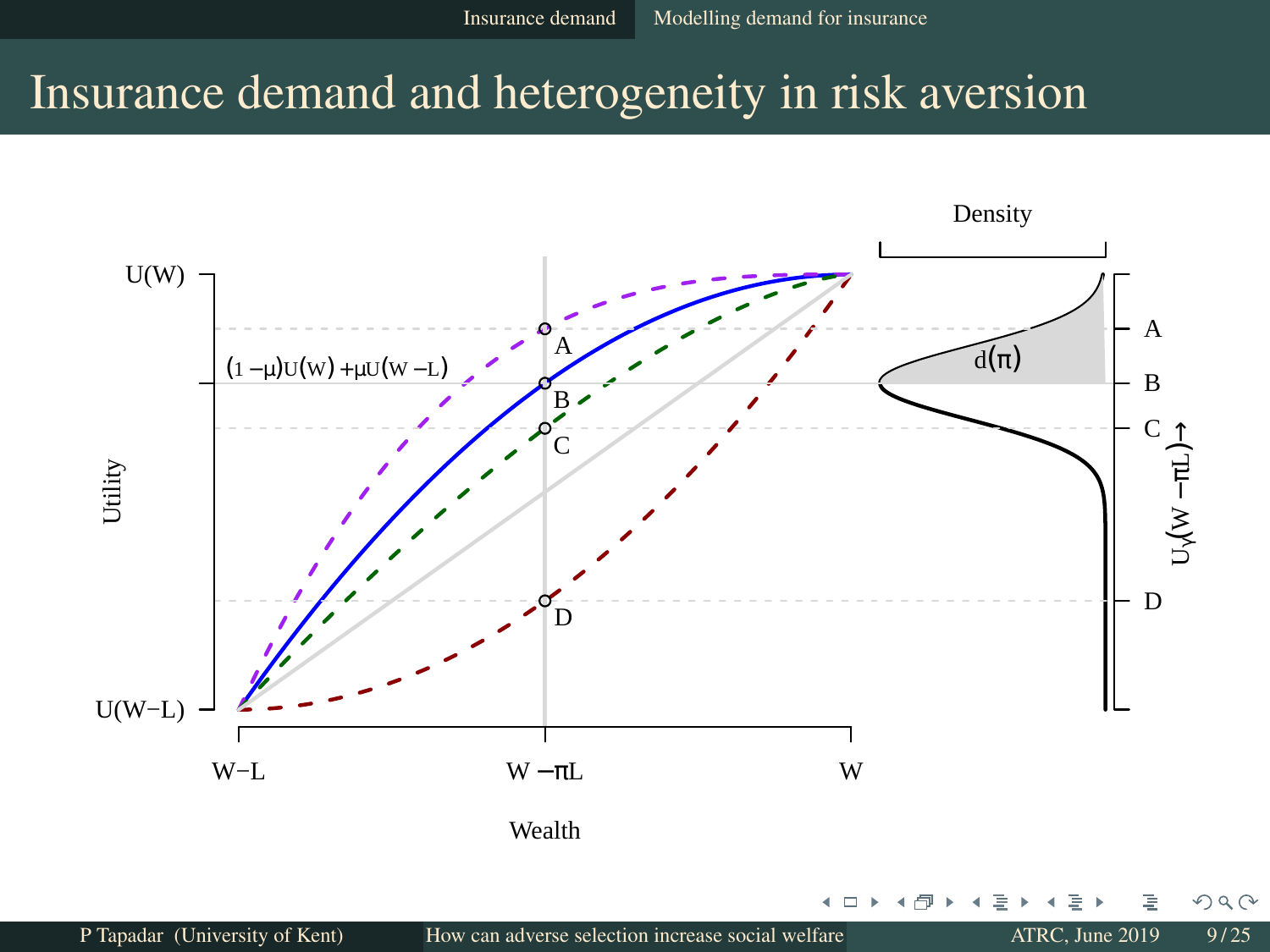## Iso-elastic demand

#### Constant demand elasticity

If demand for insurance can be modelled  $as<sup>1</sup>$ :

$$
d(\pi) = \tau \left(\frac{\mu}{\pi}\right)^{\lambda},
$$

then elasticity of demand is a constant:

$$
\epsilon(\pi) = \left| \frac{\frac{\partial d(\pi)}{d(\pi)}}{\frac{\partial \pi}{\pi}} \right| = \lambda.
$$

<sup>1</sup>Assumptions:  $W = L = 1$ ,  $U_{\gamma}(w) = w^{\gamma}$  and  $\Gamma$  has the following distribution function:

$$
F_{\Gamma}(\gamma) = P[\Gamma \le \gamma] = \begin{cases} 0 & \text{if } \gamma < 0 \\ \tau \gamma^{\lambda} & \text{if } 0 \le \gamma \le (1/\tau)^{1/\lambda} \\ 1 & \text{if } \gamma > (1/\tau)^{1/\lambda}. \end{cases}
$$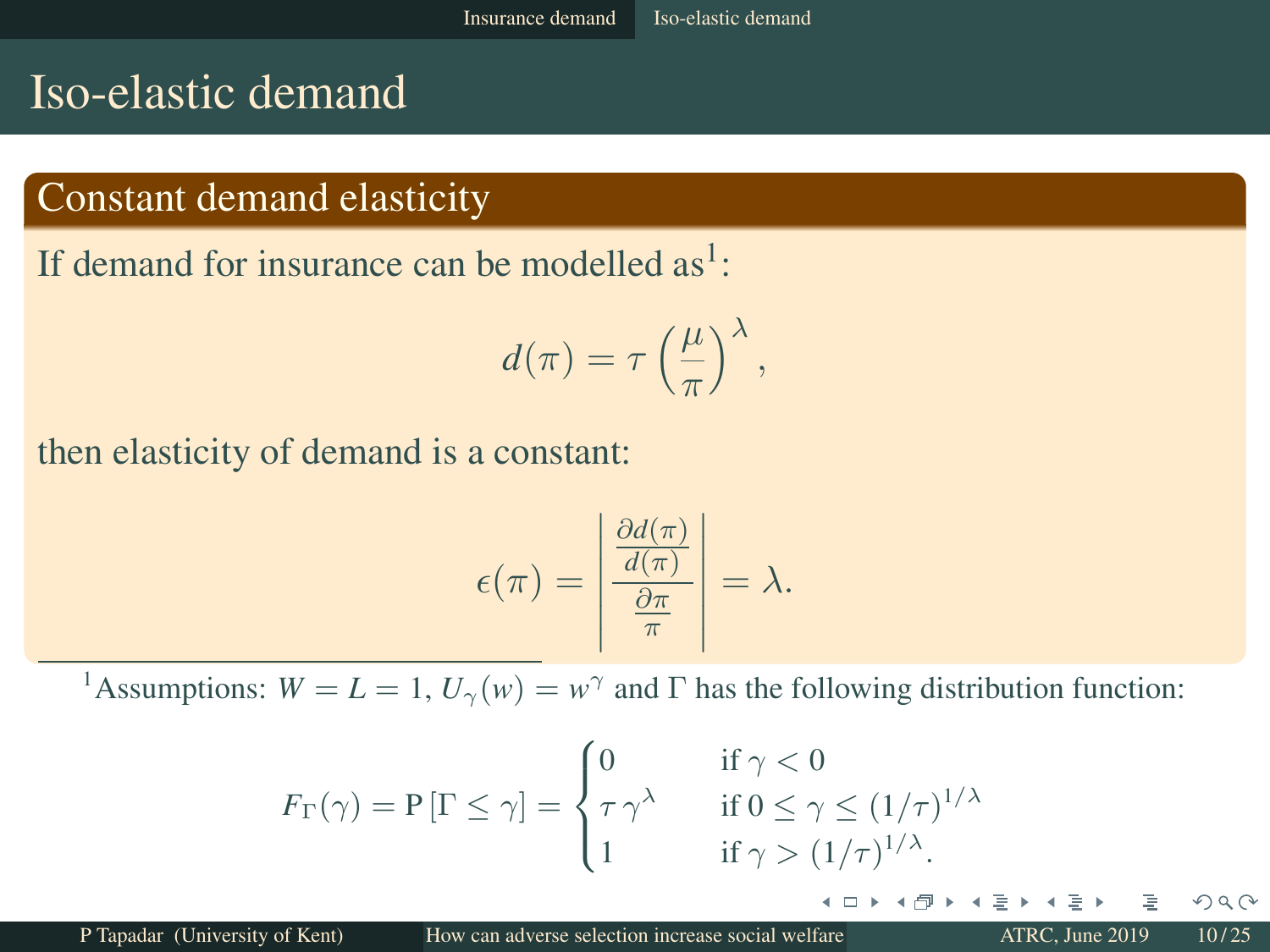## Contents

- Introduction  $\triangle$
- Insurance demand  $\bullet$
- Adverse selection
- Social welfare
- Loss coverage  $\bullet$
- **Conclusions**  $\bullet$

4 □ ▶

 $\blacktriangleleft$ ∍  $QQQ$ 

∍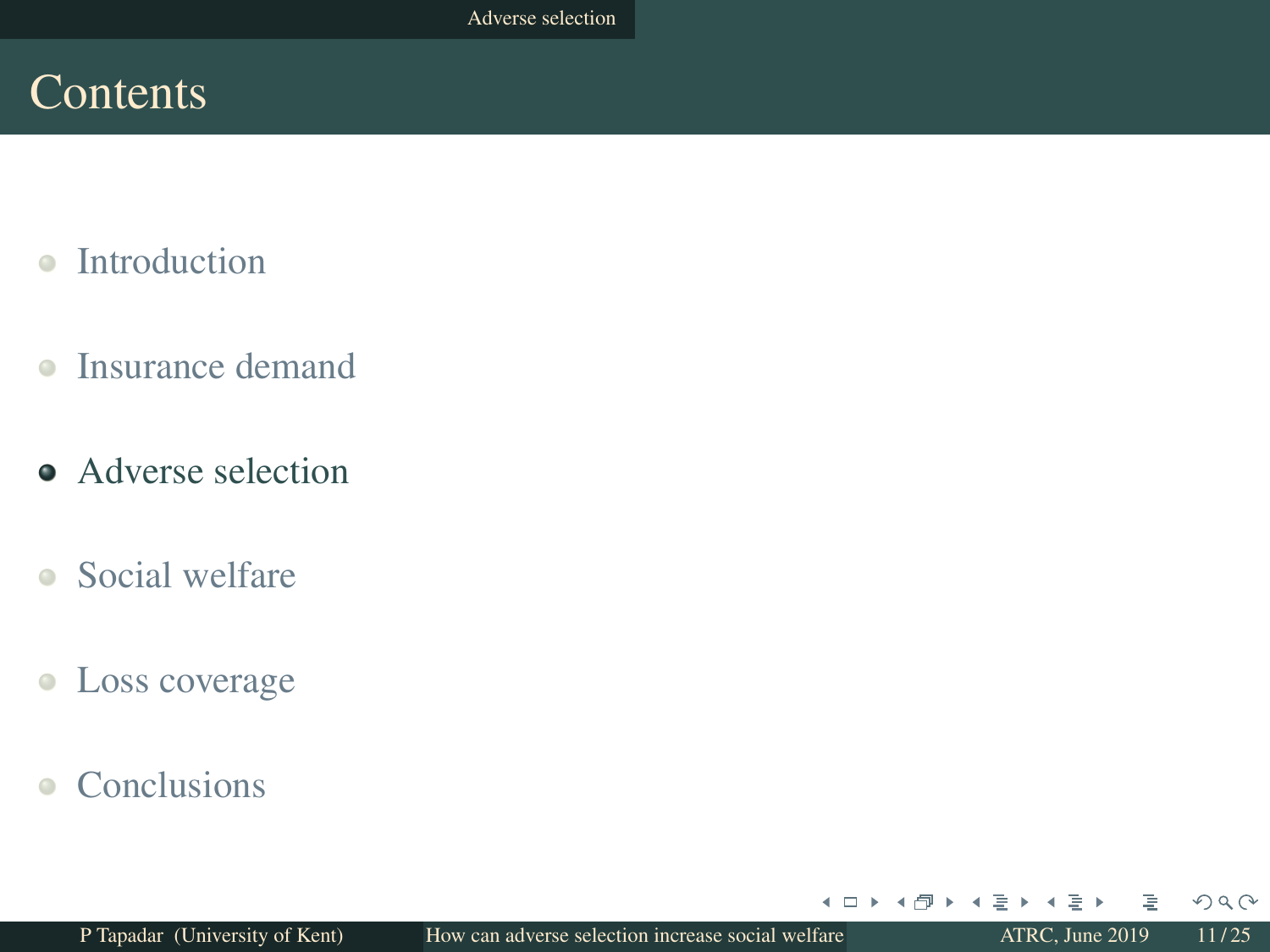# Risk classification

#### Risk-groups

Suppose a population can be divided into 2 risk-groups where:

- risk of losses:  $\mu_1 < \mu_2$ ;
- population proportions:  $p_1, p_2$ ;
- **•** premiums offered:  $\pi_1$ ,  $\pi_2$ ;
- **o** iso-elastic demand:

$$
d_i(\pi) = \tau_i \left(\frac{\mu_i}{\pi}\right)^{\lambda_i}, \quad i = 1, 2;
$$

• fair-premium demand:  $\tau_i = d_i(\mu_i)$  for  $i = 1, 2$ . Assume for simplicity  $W = L = 1$ .

Note: The framework can be generalised for *n* > 2 risk-groups.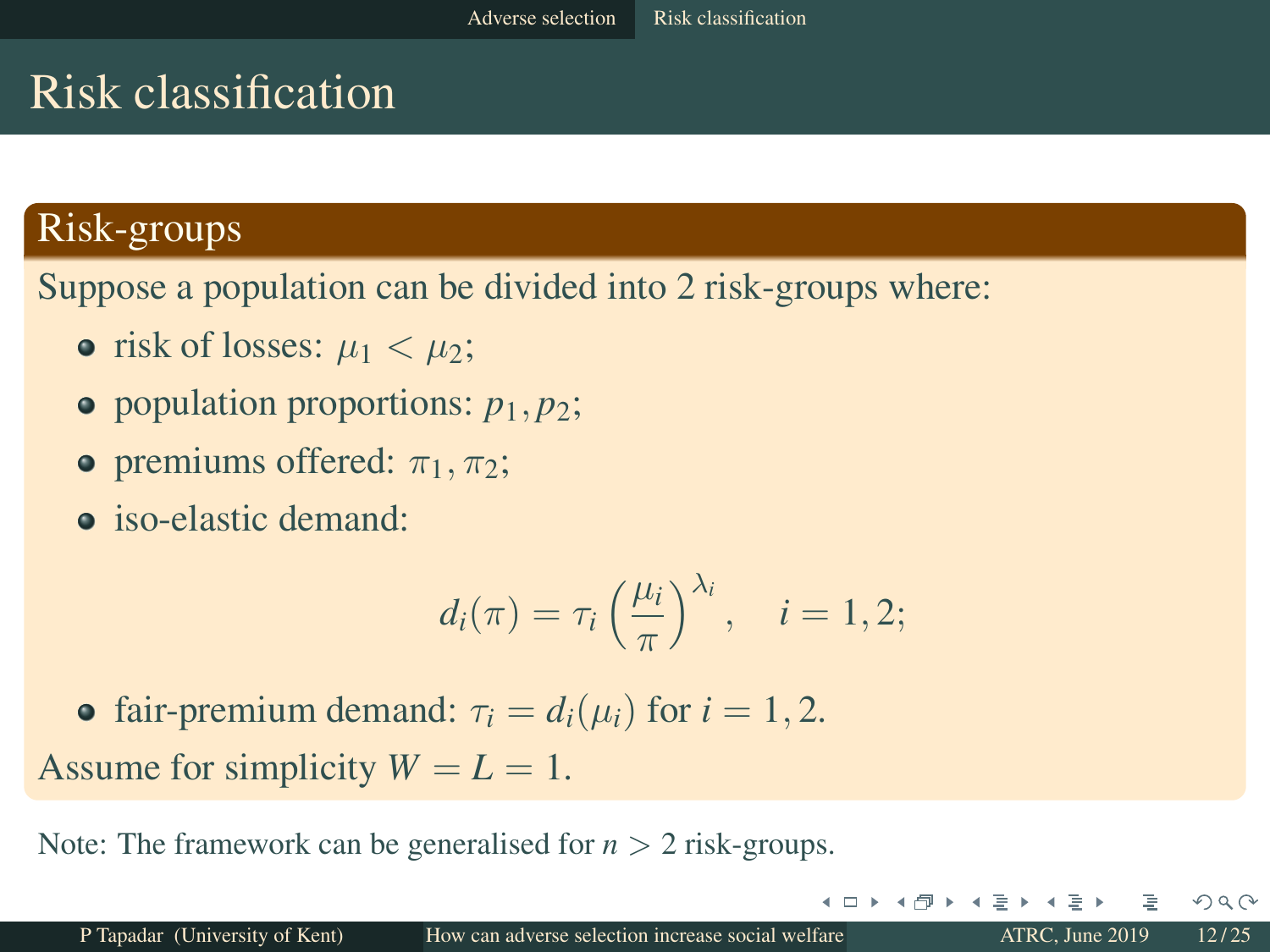## Market equilibrium

#### For a randomly chosen individual, define:

- $Q = I$  [Individual is insured];
- $X = I$  [Individual incurs a loss];
- $\Pi$  = Premium offered to the individual.

#### Expected premium, claim and market equilibrium

Market equilibrium:  $E[Q\Pi] = E[QX]$ .

Expected premium:  $E[O\Pi] = p_1 d_1(\pi_1) \pi_1 + p_2 d_1(\pi_2) \pi_2$ . Expected claim:  $E[OX] = p_1 d_1(\pi_1) \mu_1 + p_2 d_1(\pi_2) \mu_2.$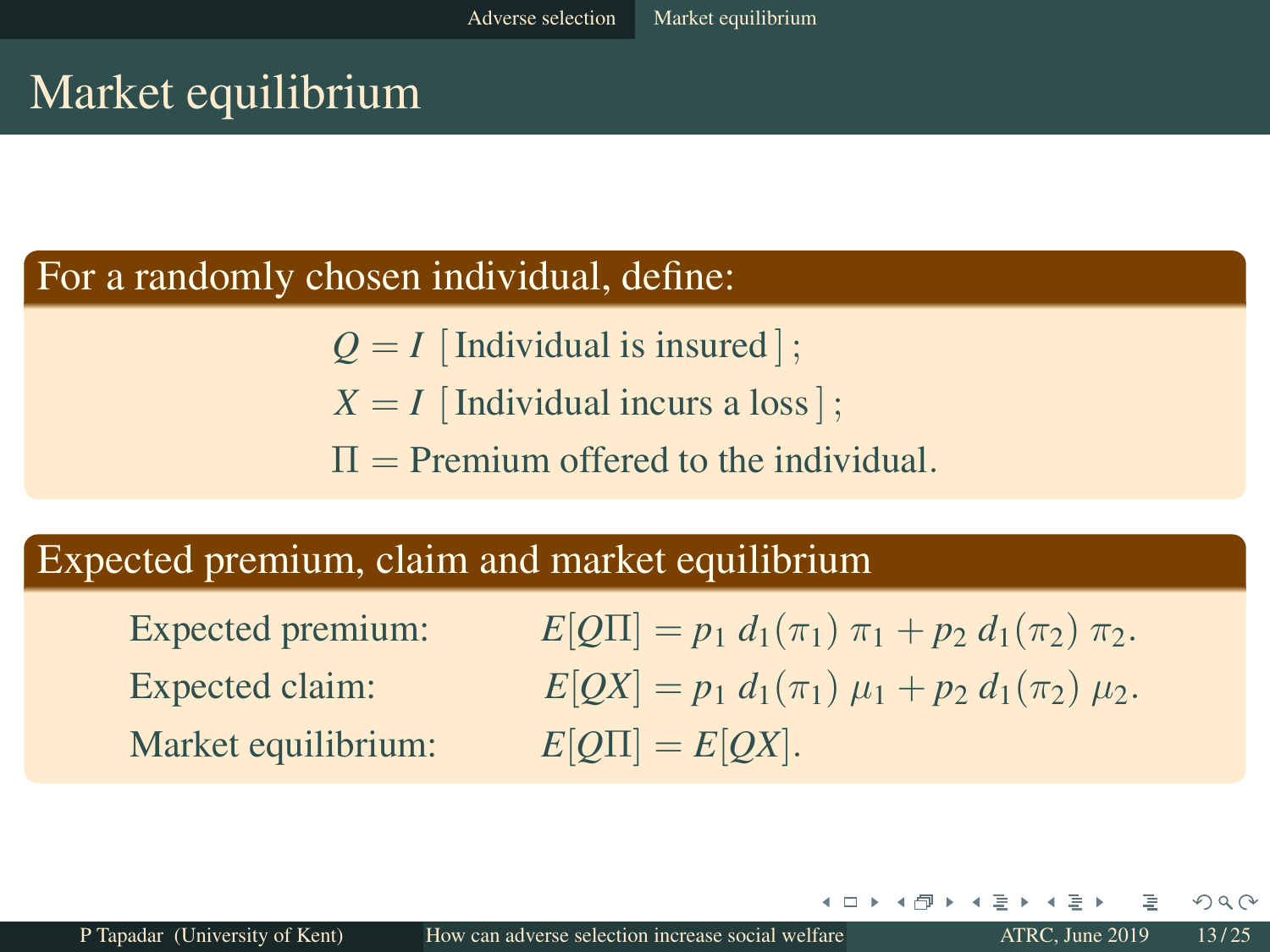# Full risk classification vs Pooling

#### Full risk classification

If risk classification is allowed:

- Equilibrium is achieved when  $\pi_1 = \mu_1$  and  $\pi_2 = \mu_2$ .
- No losses for insurers.
- No (actuarial/economic) adverse selection.

## Pooling

If risk classification is banned:

- Pooled (equilibrium) premium is  $\pi_0$ , where  $\mu_1 \leq \pi_0 \leq \mu_2$ .
- No losses for insurers!  $\Rightarrow$  No (actuarial) adverse selection.
- Economic adverse selection!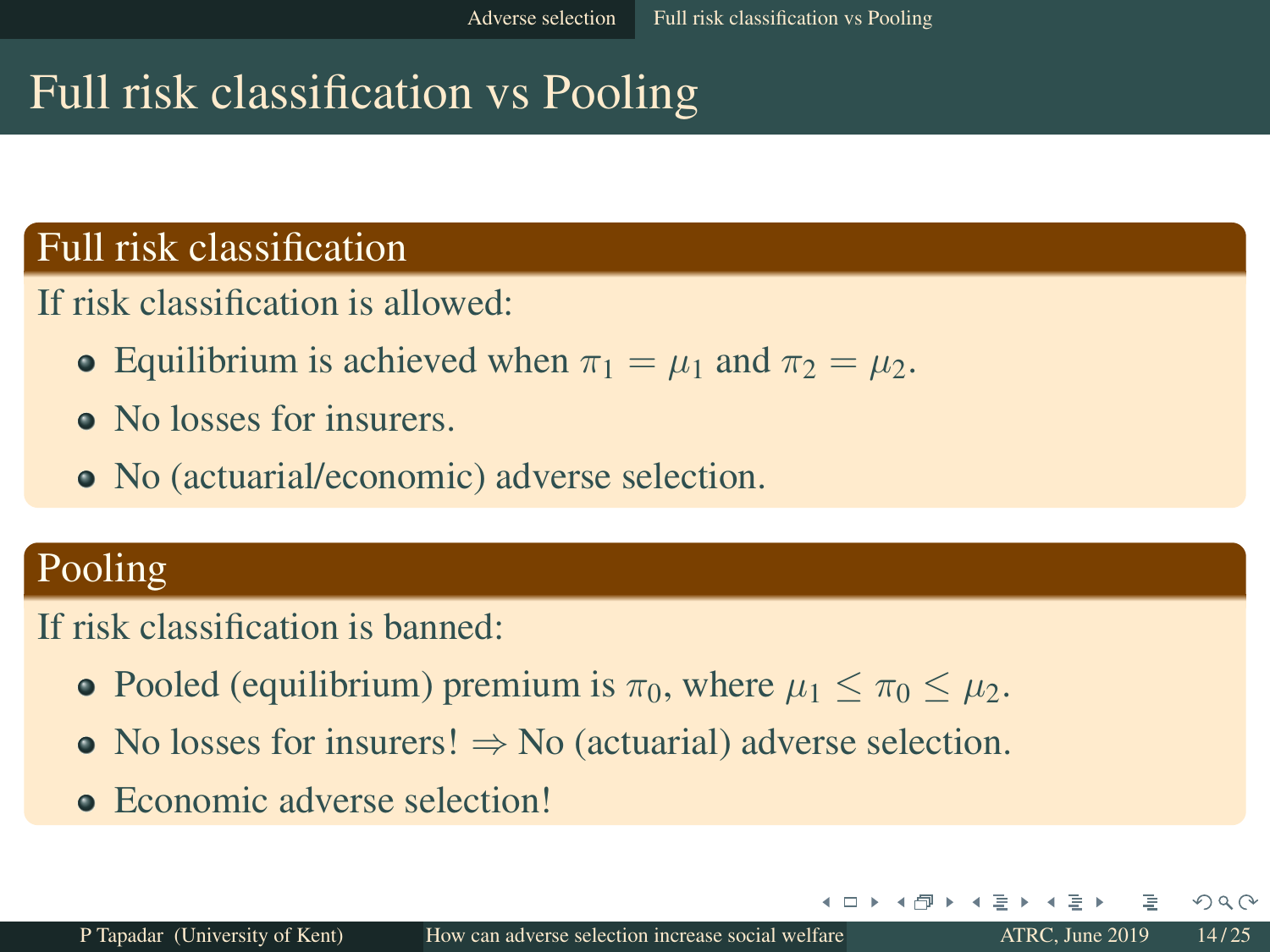## Contents

- Introduction  $\triangle$
- Insurance demand  $\bullet$
- Adverse selection
- Social welfare
- Loss coverage  $\bullet$
- **Conclusions**  $\bullet$

4 □ ▶

 $\blacktriangleleft$ ∍  $QQQ$ 

∍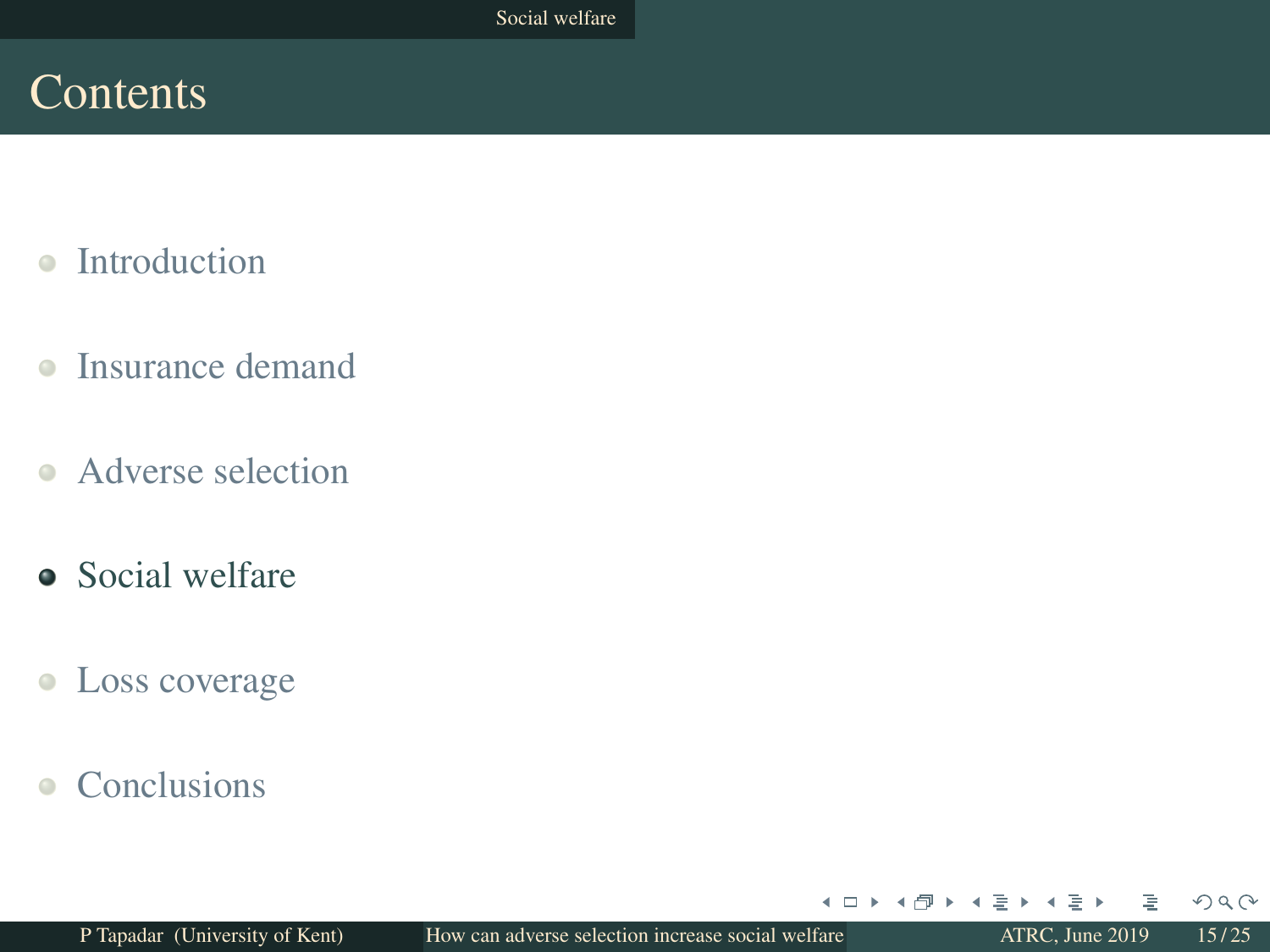## Social welfare

## Definition (Social welfare)

Social welfare, *S*, under premium regime  $\pi = (\pi_1, \pi_2)$ , is the expected utility for the whole population:

$$
S(\underline{\pi}) = \mathrm{E}\big[\underbrace{Q U_{\Gamma}(W - \Pi L)}_{\text{Insured population}} + \underbrace{(1 - Q) [(1 - X) U_{\Gamma}(W) + X U_{\Gamma}(W - L)]}_{\text{Uninsured population}}\big].
$$

J.  $\downarrow$  It is possible to split *S*( $\pi$ ) into two components:

 $S(\pi) = f(\pi) + K$ ,

where  $f(\pi)$  depends on the premium regime under consideration, while *K* does not.

#### Full risk classification vs Pooling

- $S(\mu)$ : Social welfare under full risk classification.
- $\bullet$  *S*( $\pi$ <sub>0</sub>): Social welfare under pooling.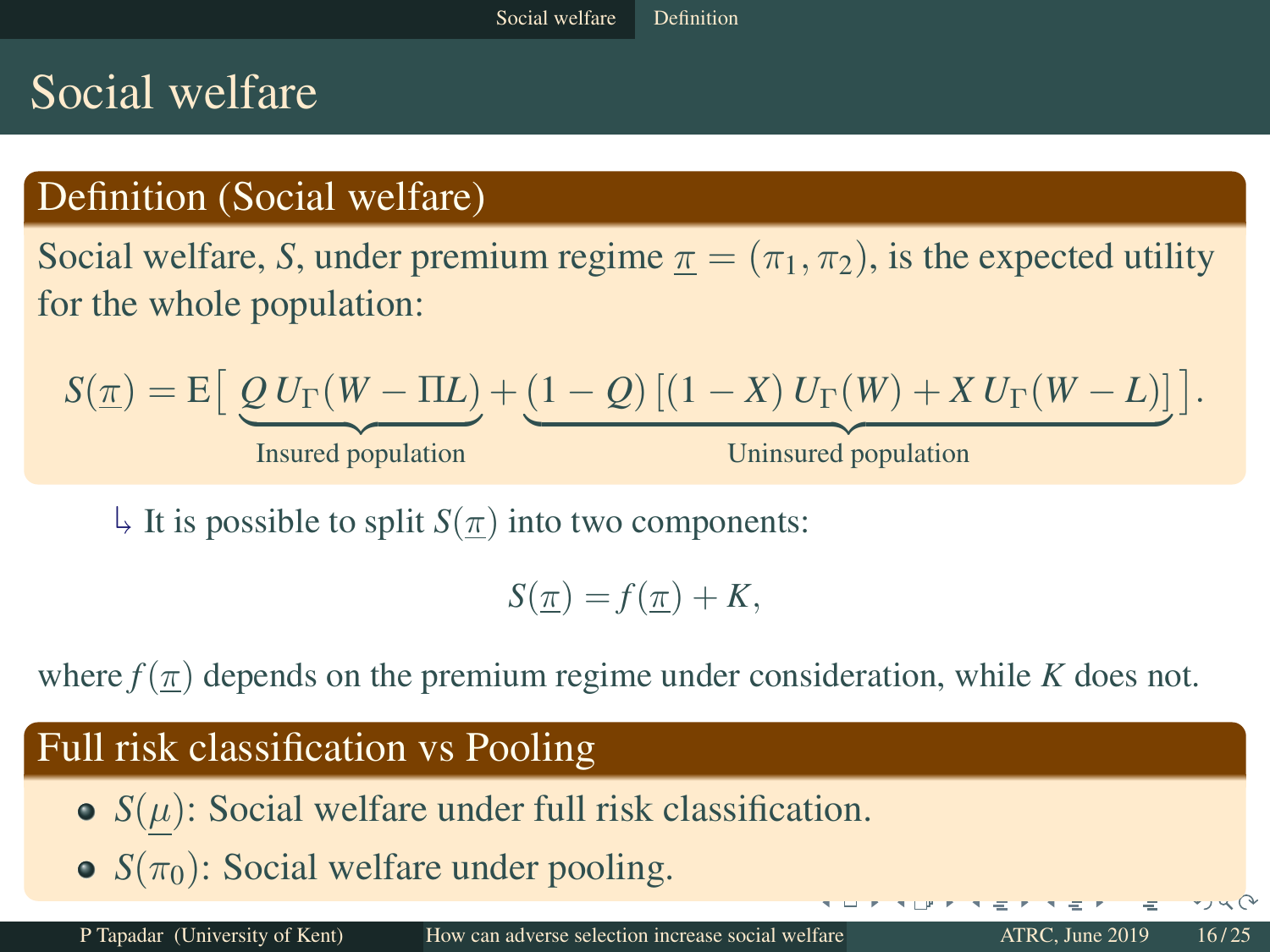## Same iso-elastic demand elasticity  $\lambda$



 $\bullet \ \lambda < 1 \Leftrightarrow S(\pi_0) > S(\mu) \Rightarrow$  Pooling is *better* than full risk classification.  $\Delta > 1 \Leftrightarrow S(\pi_0) > S(\mu) \Rightarrow$  Pooling is *worse* than full risk classification. • Empirical evidence suggests  $\lambda < 1$  in many insurance markets.

 $QQ$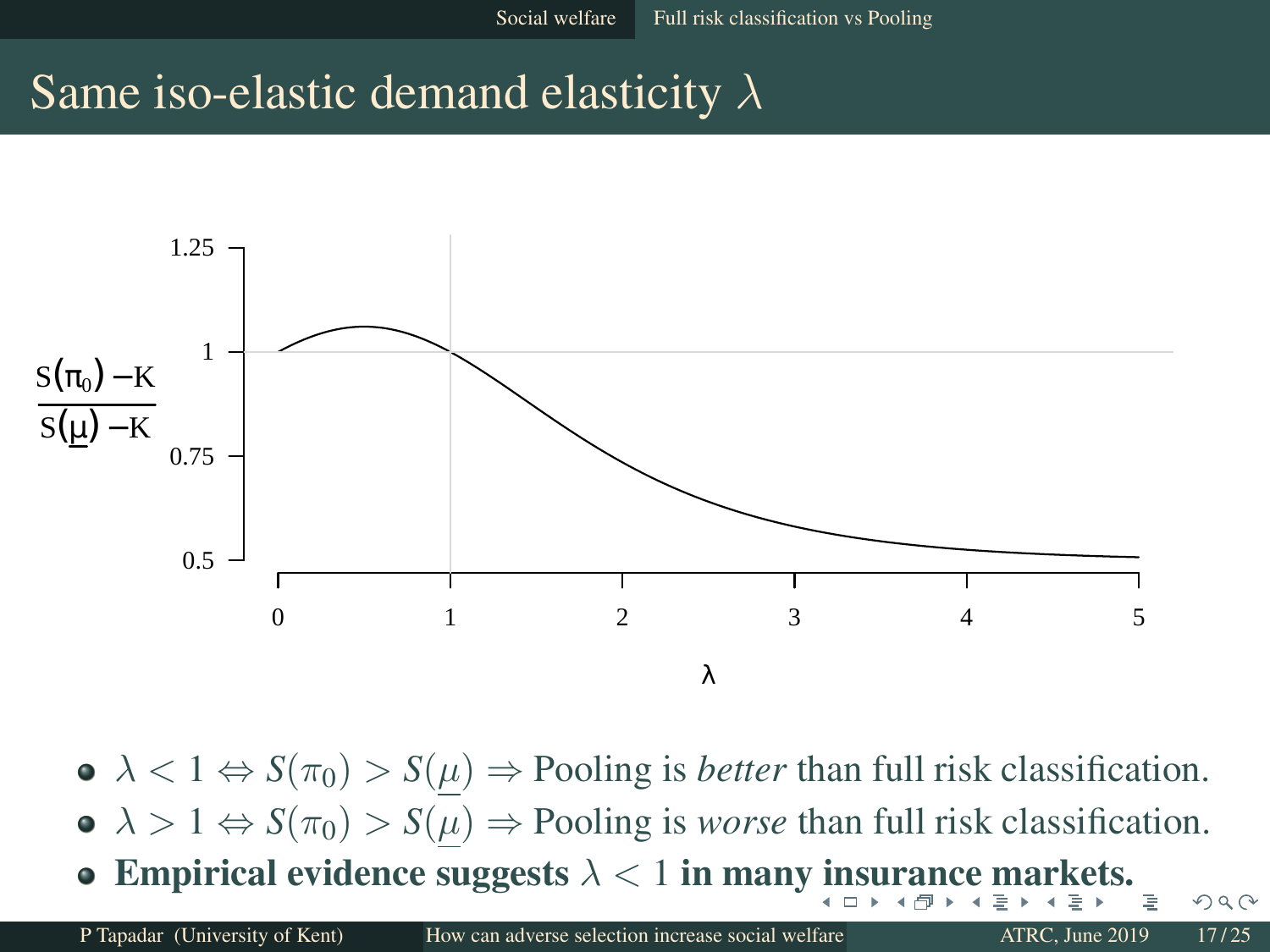Social welfare Full risk classification vs Pooling

## Different iso-elastic demand elasticities  $(\lambda_1, \lambda_2)$



P Tapadar (University of Kent) How can adverse selection increase social welfare ATRC, June 2019 18/25

 $QQ$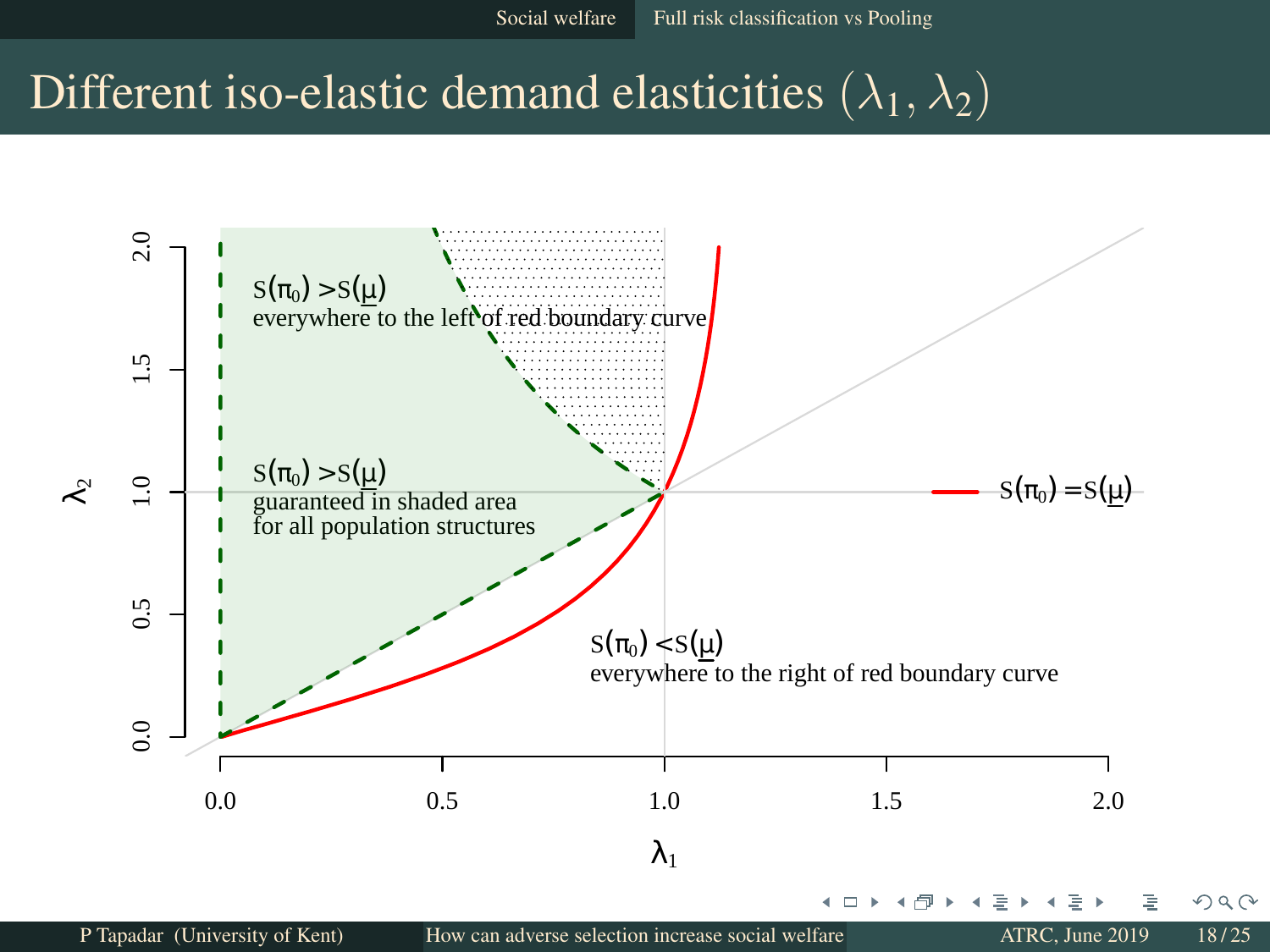## Contents

- Introduction  $\triangle$
- Insurance demand  $\bullet$
- Adverse selection
- Social welfare
- Loss coverage
- **Conclusions**  $\bullet$

4 □ ▶

 $\blacktriangleleft$ ∍  $OQ$ 

∍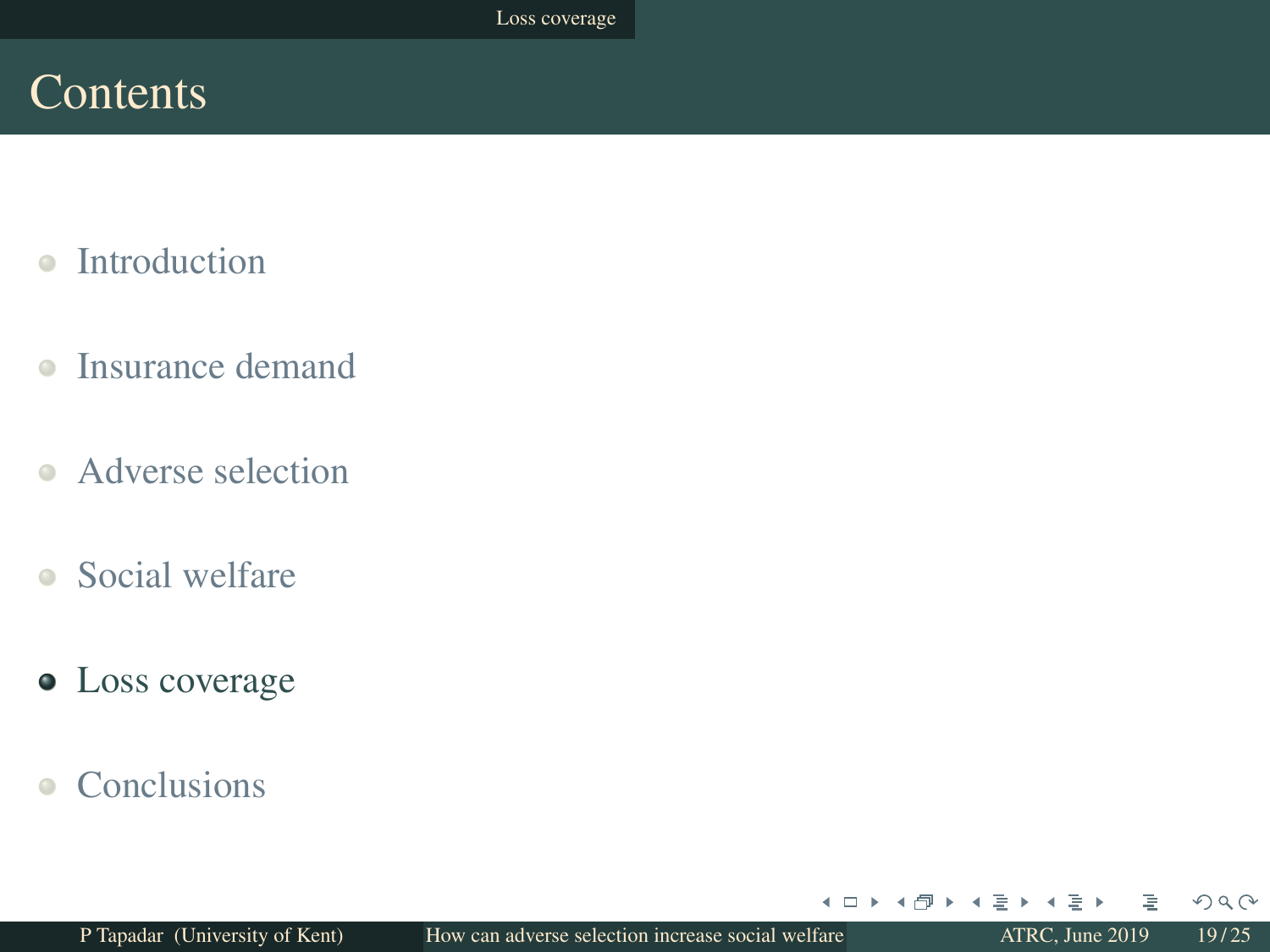## Loss coverage

Individual utilities are inherently unobservable, so quantification of social welfare can be problematic. An alternative approach is to quantify the (observable) loss coverage.

#### Definition (Loss coverage)

For a premium regime  $\pi$ , loss coverage is defined as expected population losses compensated by insurance, i.e.:

 $LC(\pi) = E[OX].$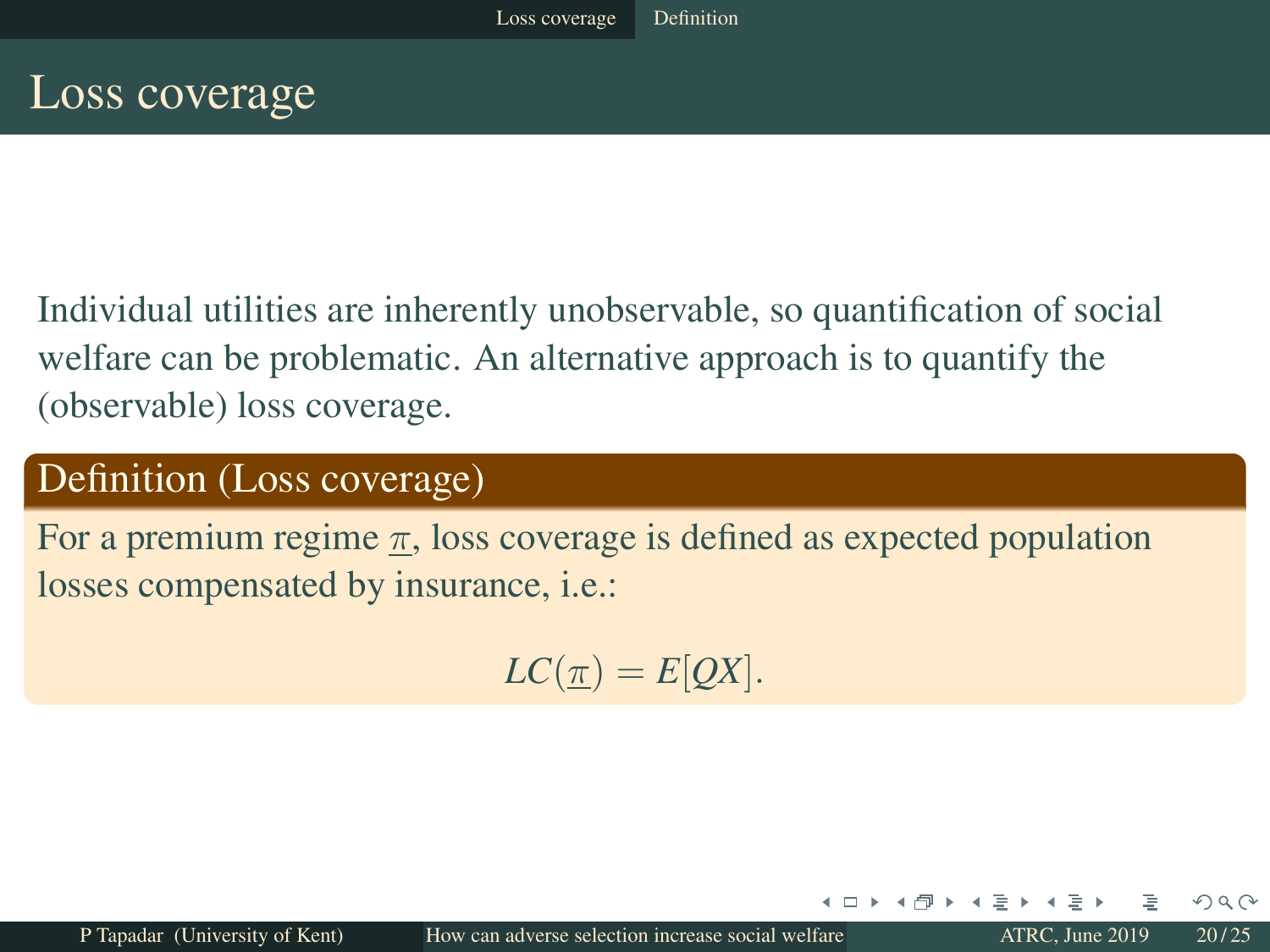## Different iso-elastic demand elasticities  $(\lambda_1, \lambda_2)$

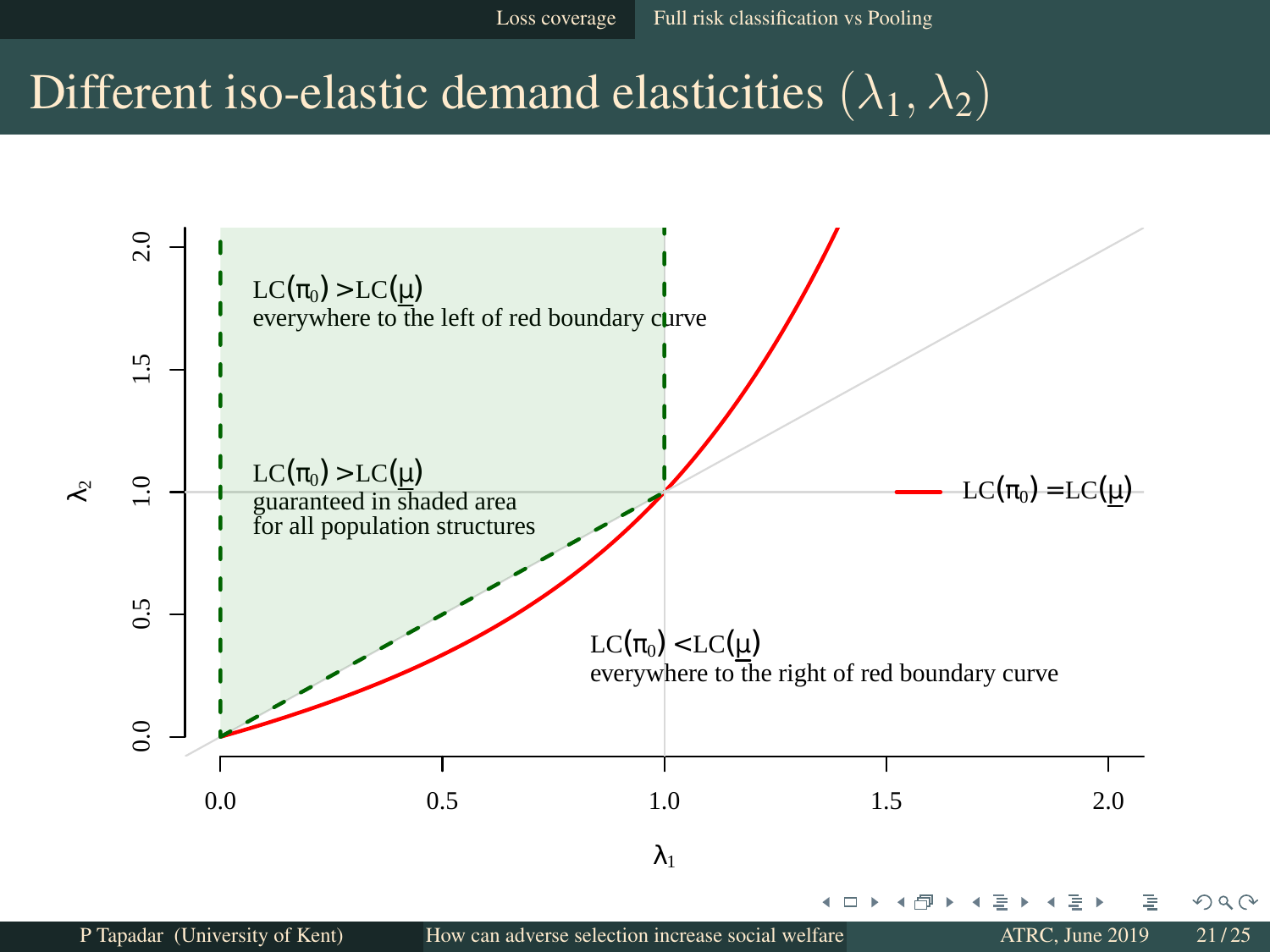## Social welfare and loss coverage

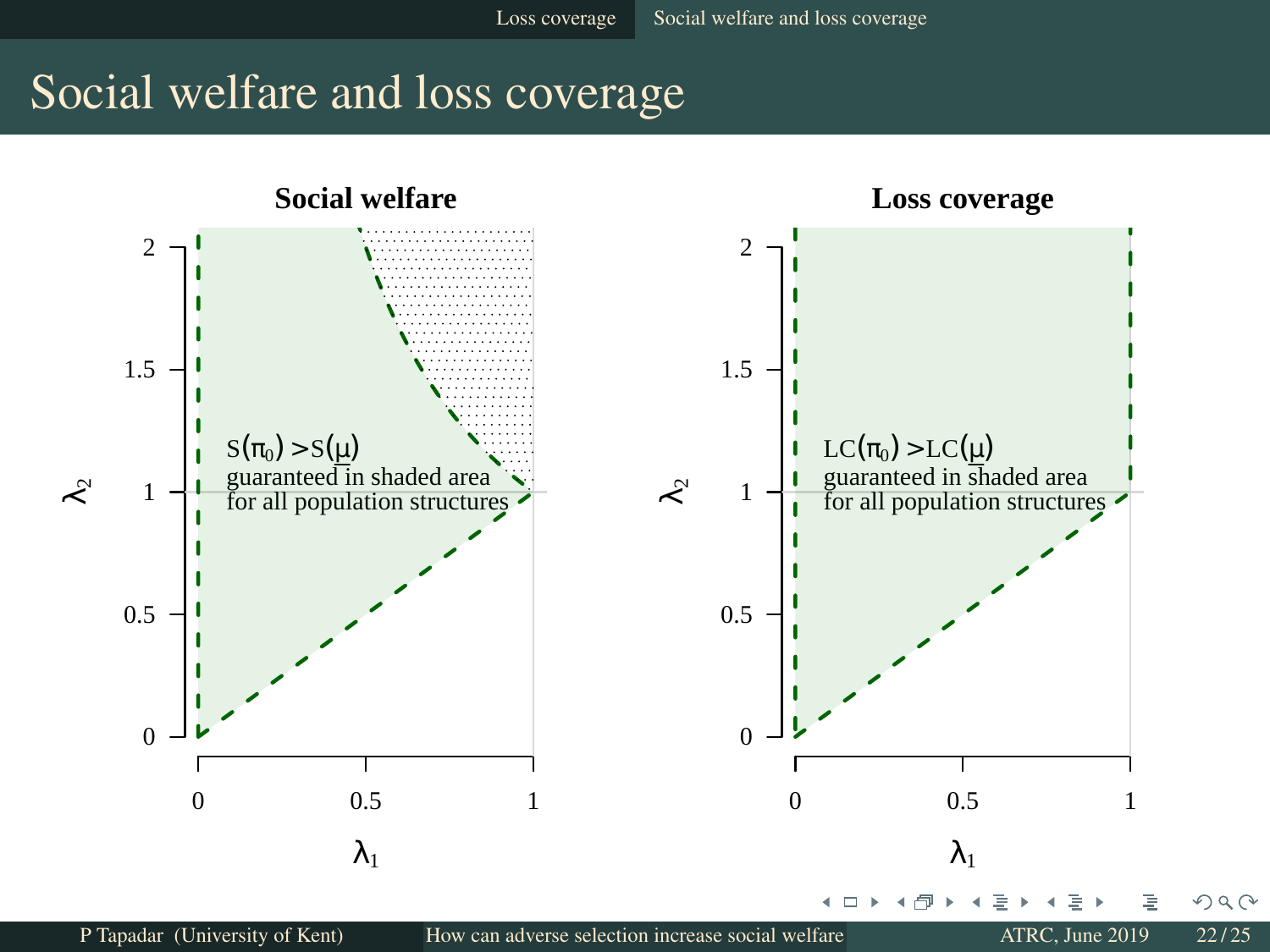## Contents

- Introduction  $\triangle$
- Insurance demand  $\bullet$
- Adverse selection
- Social welfare
- Loss coverage  $\bullet$
- Conclusions

4 □ ▶

 $\blacktriangleleft$ ∍  $OQ$ 

∍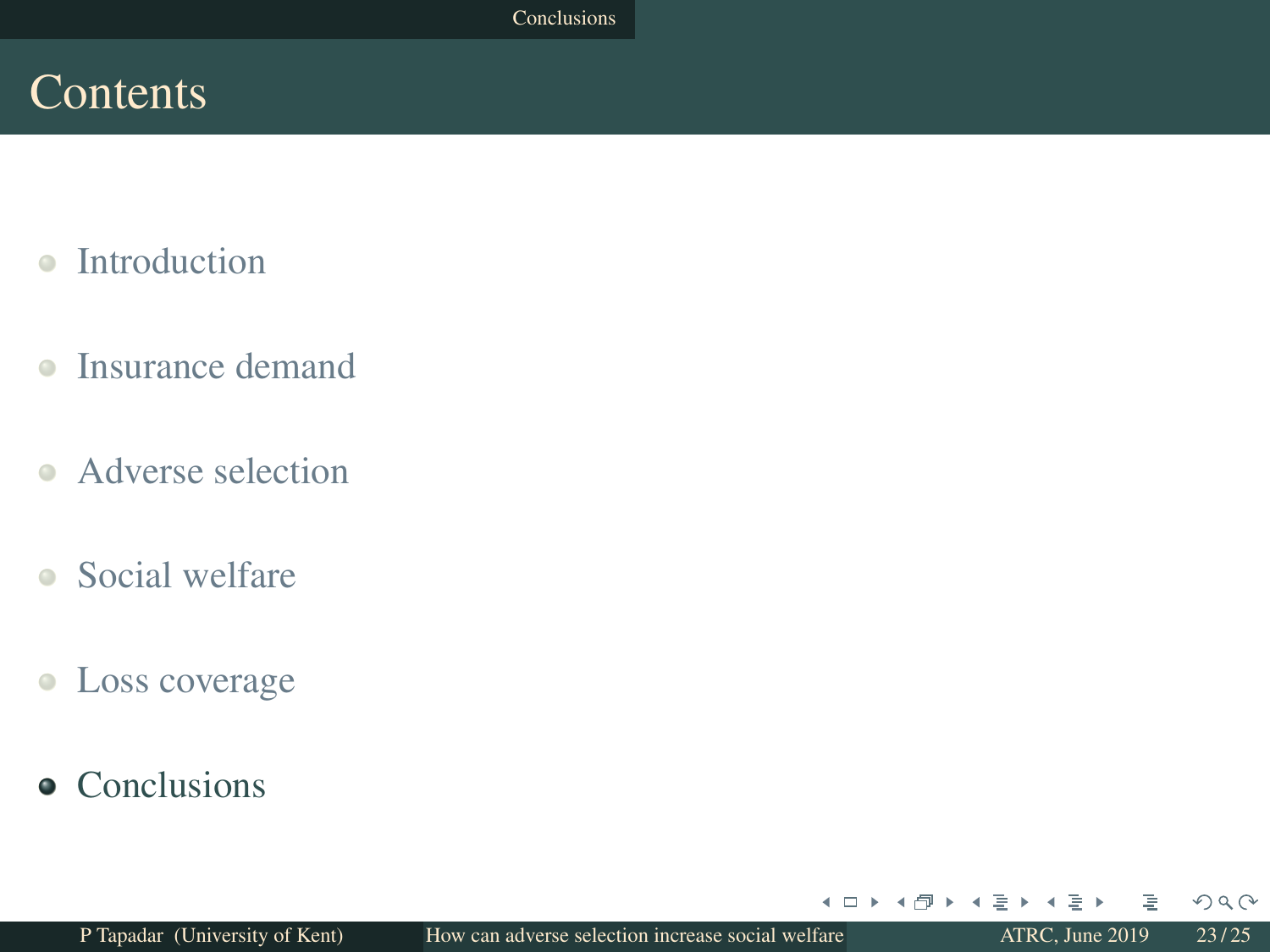Conclusions

## Conclusions

Adverse selection need not always be adverse.

Under realistic assumptions of insurance demand elasticities, restricting risk classification can increase social welfare.